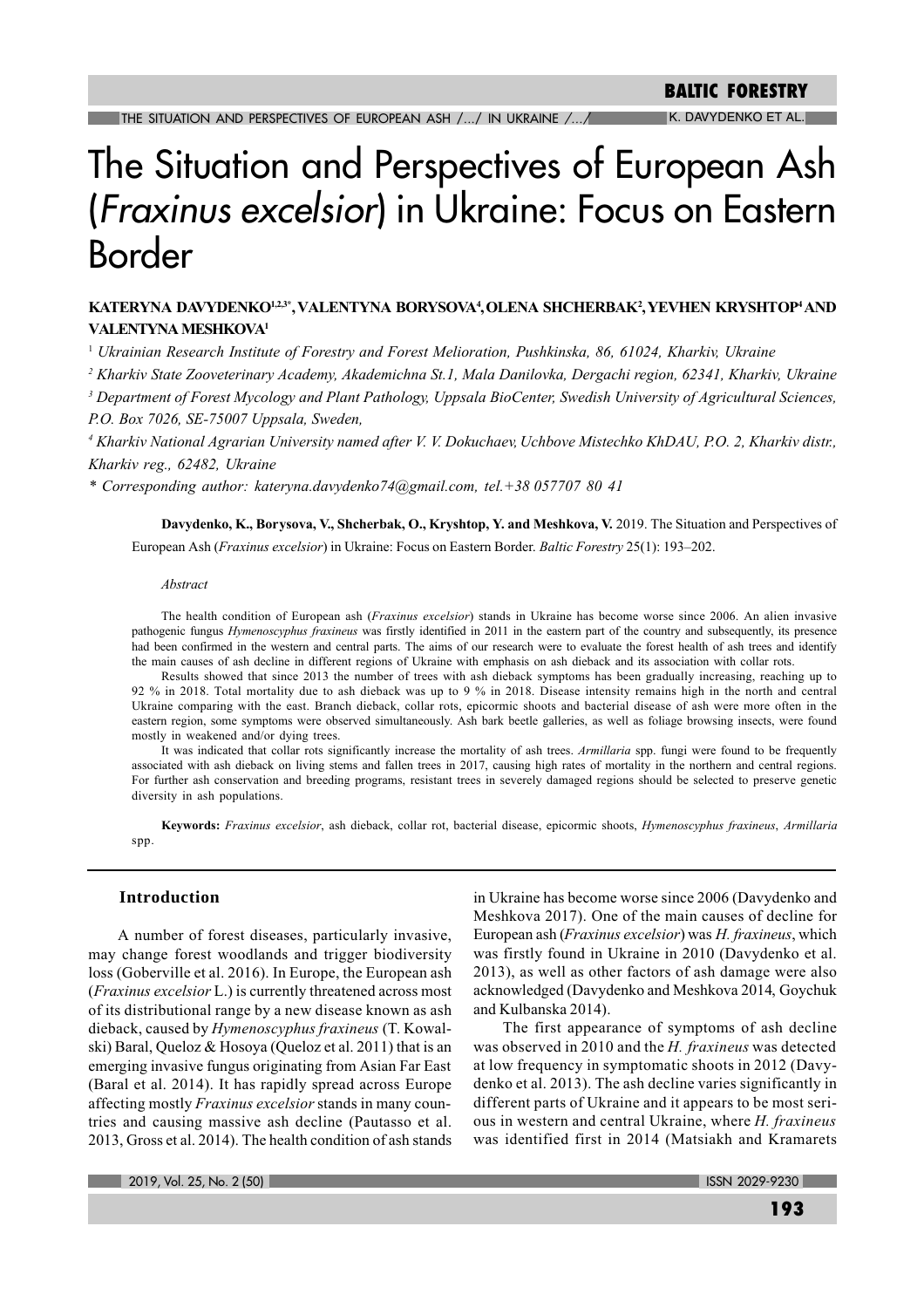# The situation and perspectives of european ash  $/$  ...  $/$  in ukraine  $/$  ...  $/$   $\blacksquare$  ...  $\blacksquare$  K. Davydenko et al.

2014). So far, no symptoms of ash dieback have been observed in Ukraine on Fraxinus pennsylvanica Marsh and F. angustifolia Vahl. For ash dieback management, it is needed to get knowledge about ash dieback development and presence of associated diseases and pests in different regions. There is a good feasibility to find resistant or highly tolerant individuals in populations or in provenances as it has been reported for Danish, Swedish and German provenances (McKinney et al. 2011, Stener 2013, Metzler 2012, Enderle et al. 2015).

It has also been observed that collar rots increase decline process of ash dramatically and reduce the wood quality of the most valuable part of the stem. Moreover, collar rots and root rots decrease the stability of the trees resulting in tree hazards especially during windstorms. Collar rot can develop for a long time without any crown symptoms and wilting leaves being recognized (Langer 2017). Evaluation of forest health does not show decline process until visually healthy trees fall down.

Generally, collar rots are mostly caused by different fungal pathogens or wood decay fungi, as well as by  $H$ . fraxineus (Skovsgaard et. al. 2010, Enderle et al, 2017, Langer 2017), even though vulnerability to collar rot may be genetically determined (Langer 2017). Thus, it is very important to obtain such information in Ukraine including the development of collar rots and its interaction with ash dieback.

The aim of our research was to evaluate the forest health of ash trees and identify the main causes of ash decline in different regions of Ukraine with special emphasis on ash dieback and its association with collar rots and other pathogens.

# **Materials and Methods**

# **Site conditions**

A field study in Ukraine was carried out in the forest stands and forest shelter belts of 3 eastern, northern and western regions (Kharkiv, Sumy, and Zhytomyr respectively) located in the Forest Steppe (Kharkiv and Sumv) and Forest (Zhytomyr) zones (Figure 1). These were mixed forest stands between 20 and 80 years old with dominance of *Ouercus robur* and *F. excelsior*. Permanent sampling plots were established in 2013-2016 (Table 1). Data on ADB before 2015 were obtained from our previous study (Davydenko and Meshkova 2017).

#### Methodology for evaluation of tree health

Our survey was based on annual assessment of forest health conditions. The survey report of tree damage symptoms and evaluation of ash dieback intensity was performed throughout all monitoring plots during the period of 2013–2018 in May and September. We have used the classification system that subdivides trees into



Figure 1. Map of Ukraine showing European ash distribution and sampling localities\*

\* All points on this map are an approximation of actual sampling localities, precise GPS coordinates are specified in Table 1:

la, lb, lc, ld - monitoring plots in the eastern region (Kharkiy) according to Table 1.

2a, 2b, 2c – monitoring plots in the northern region (Sumy) according to Table 1

 $3a, 3b, 3c$  – monitoring plots in the eastern region (Zhytomvr) according to Table  $\overline{1}$ 

Table 1. List of monitoring stands of European ash used in this study

| No plot        | Name of locality                                              | Type of stand                                          | Age of trees | Coordinate                |  |  |  |  |  |
|----------------|---------------------------------------------------------------|--------------------------------------------------------|--------------|---------------------------|--|--|--|--|--|
|                | Eastern Ukraine, Kharkiv region, Zhovtneve Forestry           |                                                        |              |                           |  |  |  |  |  |
| 1a             | Pokotilovka                                                   | forest                                                 | 30           | 49°55'31.7"N 36°10'28.8"E |  |  |  |  |  |
| 1b             | Vysokii                                                       | forest                                                 | 25           | 49°53'48.3"N 36°14'04.9"E |  |  |  |  |  |
| 1c             | Babai                                                         | forest                                                 | 40           | 49°53'12.4"N 36°08'39.6"E |  |  |  |  |  |
|                | Eastern Ukraine, Kharkiv region, Chuguevo-Babchanske Forestry |                                                        |              |                           |  |  |  |  |  |
| 1d             | Kochetok                                                      | forest                                                 | 80           | 49°53'48"N 36°44'14"E     |  |  |  |  |  |
|                | Northern Ukraine, Sumy region, Krolevetske Forestry           |                                                        |              |                           |  |  |  |  |  |
| 2a             | Jaroslavets                                                   | forest                                                 | 80           | 51°31'37.3"N 33°42'47.8"E |  |  |  |  |  |
| 2 <sub>b</sub> | Volokytyno                                                    | forest                                                 | 48           | 51°28'18.2"N 33°46'40.7"E |  |  |  |  |  |
| 2c             | Zazerky                                                       | forest                                                 | 55           | 51°28'25.4"N 33°39'10.0"E |  |  |  |  |  |
|                |                                                               | Central Ukraine, Zhytomyr region, Emelchinske Forestry |              |                           |  |  |  |  |  |
| 3a             | Rudenka                                                       | forest                                                 | 35           | 50°54'38.8"N 27°48'05.6"E |  |  |  |  |  |
| 3b             | Pidluby                                                       | forest                                                 | 45           | 50°55'24.8"N 27°45'40.5"E |  |  |  |  |  |
| 3c             | Nykytyno                                                      | forest                                                 | 47-50        | 50°53'01.8"N 27°45'06.1"E |  |  |  |  |  |

 $s$  ix tree health classes (CMU 2016). These classes were determined for all trees assessed as follows: the  $1<sup>st</sup>$  class - healthy;  $2<sup>nd</sup> class$  - weakened;  $3<sup>rd</sup> class$  - severely weakened;  $4<sup>th</sup> class – drying up$ ;  $5<sup>th</sup> class – recently died$ ; and  $6<sup>th</sup> class – died over year ago by using such indica$ tors as crown transparency, disease occurrence, crown dieback, and damage measurements of type, severity, and location (Table 2). All trees were assessed and assigned to one of the six classes. Index of tree condition for forest stand was calculated as a mean weighted value from the number of trees of each health category.

Ash dieback symptoms were evaluated separately using the following five-point system for disease intensity according to the number of symptomatic shoots and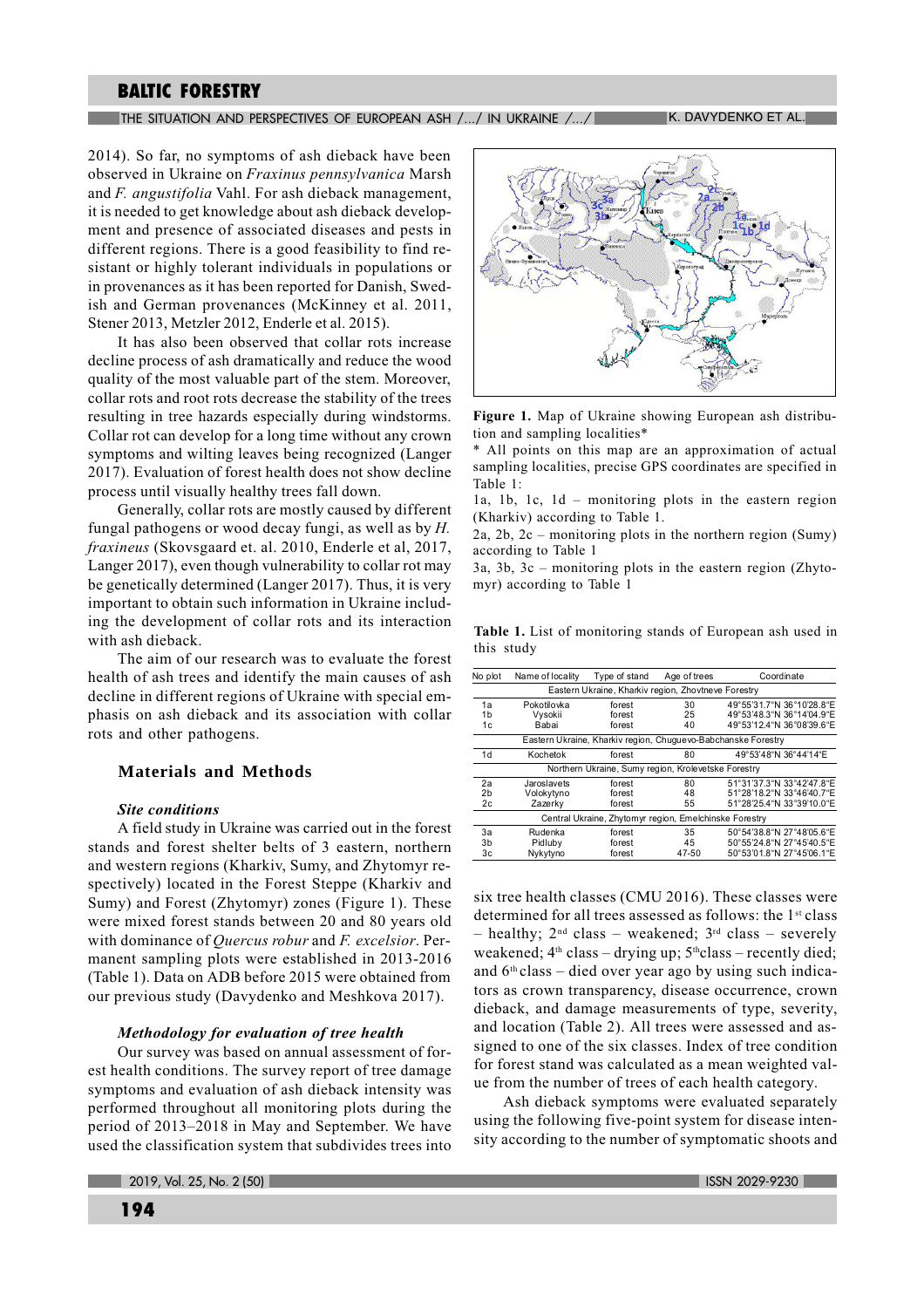# The situation and perspectives of european ash  $/$ ... $/$  in ukraine  $/$ ... $/$   $\blacksquare$  is the K. Davydenko et al.

Table 2. National scale used for rating of the forest health tree (condensed version)

| Forest health<br>class                  | Characteristics                                                                                                                                                                                                                                                                                                                                                                                                                                                                                                                                                                                                                        |
|-----------------------------------------|----------------------------------------------------------------------------------------------------------------------------------------------------------------------------------------------------------------------------------------------------------------------------------------------------------------------------------------------------------------------------------------------------------------------------------------------------------------------------------------------------------------------------------------------------------------------------------------------------------------------------------------|
| 1 <sup>st</sup> class: healthy          | Crown in good condition, no symptoms of damage. Leader and all<br>lateral branches free of dieback symptoms, no foliage and stem<br>damage                                                                                                                                                                                                                                                                                                                                                                                                                                                                                             |
| $2nd$ class:<br>weakened                | Medium-density crown, current tree increment not less than 1/2 of<br>average tree growth, minor mechanical stem or butt damages (up<br>to 1/4 stem perimeter); single epicormic shoots or mistletoe; canker<br>or necrosis symptoms on stem or butt (up to $\frac{1}{4}$ stem perimeter);<br>stem inclination up to 10% from the vertical axis; foliage diseases<br>up to 75%; crown frost damage or defoliation by foliage browsing<br>insects up to 25%                                                                                                                                                                              |
| 3rd class: severely<br>weakened         | Low-density crown, current tree increment is minor or absence;<br>mechanical stem damage, canker and necrosis on stem or butt (up<br>to $\frac{1}{2}$ stem perimeter); many epicomic shoots or mistletoe; canker<br>or necrosis symptoms on stem or butt (up to $\frac{1}{2}$ stem perimeter);<br>stem inclination up to 30% from the vertical axis; leader break not<br>more than 2/3 of the living crown; foliage diseases up to 100%;<br>crown frost damage or defoliation by foliage browsing insects up<br>to 90%                                                                                                                 |
| 4 <sup>th</sup> class: drying<br>up     | Very low-density crown, yellowish and small-leaved foliage, crown<br>dieback up to 2/3; absence of current tree increment; mechanical<br>stem damage, canker and necrosis symptoms on stem or butt<br>(more than 2/3 stem perimeter); numerous epicormic shoots; more<br>than $\frac{1}{2}$ shoots damaged by mistletoe; canker or necrosis<br>symptoms on stem or butt (more than 2/3 stem perimeter); stem<br>inclination more than 30% from the vertical axis: leader break more<br>than 2/3 of the living crown; symptoms of damage by stem pests;<br>fruit bodies of wood decay fungi; but some live foliage is still<br>present. |
| 5 <sup>th</sup> class: recently<br>died | Dead tree within one year                                                                                                                                                                                                                                                                                                                                                                                                                                                                                                                                                                                                              |
| $6th$ class: died<br>over year ago      | Dead tree more than a year ago                                                                                                                                                                                                                                                                                                                                                                                                                                                                                                                                                                                                         |

crown damage (Metzler et al. 2012): (0) no symptomatic shoots and ash dieback-symptoms;  $(1)$  more than 4 sympto matic shoots with necrotic lesions in 10  $\%$  of the crown;  $(2)$  more than 10 symptomatic shoots with necrotic lesions in 10–50 % of the crown; (3) more than 50 % of all shoots are symptomatic, and (4) dead trees.

By epicormic shoots, the trees were rated as follow:  $0$  – absence of epicormic shoots; 1 – sporadic epicormic shoots;  $2$  – multiple epicormic shoots;  $3$  – total stem coverage with epicormic shoots.

By bacterial cancer, the trees were rated as follows:  $0$  – absence of lens-shaped blisters and swellings; 1 – sporadic lens-shaped blisters and swellings, as well as vertical and lateral cracks; 2 - multiple lens-shaped blisters and swellings with numerous vertical and lateral cracks (Janse 1981).

Insects and fungi at the sample plots were identified by symptoms (defoliation, discolouration, necroses) and signs of damage (galleries, fungal fruiting bodies, spores). Apart from this, other biotic and abiotic damaging factors were recorded.

# Detection of  $H$ , fraxineus in branches of  $F$ , excelsior

The observations and sample collecting focused on the presence of wilting leaves, branches with necroses

and cankers on ash regeneration as well as on epicormic shoots of the tree stems from felled and fallen ash trees. All environmental samples with typical ADB symptoms were analyzed using morphological and molecular methods (Kowalski et al. 2015) and fungal cultures were isolated on Malt Extract Agar (MEA).

# **Examination of collar rots**

In 2017, every sampled stem collar was examined for the presence or absence of stem necroses and Armillar*ia* spp. in Zhytomyr. Sumy and Kharkiy regions. The percentage of affected collar circumference and the extent of decay were determined. Both the bark with white mycelium or rhizomorphs of Armillaria were sampled from all trees as well as all samples were collected from a necrosis where no *Armillaria* mycelium was visible. The fungi were isolated from collar lesions of each tree. For this, wood pieces were ground with metal beads and DNA was extracted using NucleoSpin® Plant II Midi kit (MACHEREY-NAGEL product) and PCR was done to identify Armillaria species using specific primers (Sicoli et al. 2003).

# **Pathogenicity test**

A long-term assessment of the pathogenicity of H. fraxineus for Ukranian ash trees (F. excelsior) was carried out in Kharkiv region. Both sampling and isolation of H. fraxineus were performed according to Kowalski (2006). In May 2013, 25-35-years-old F. excelrior trees were inoculated with agar plugs with  $H$ . fraxineus by cutting out a piece (ca.  $5 \times 10$  mm in size) of the bark on the stem ca. 120 cm above the root collar with a sterile scalpel, placing fungal inocula on the exposed sapwood and covering it up with the bark and wrapping with Parafilm™ sealing tape, as previously described (Kirisits et al.  $2010$ ). As a control, 10 ash trees of the same age were inoculated with sterile plugs of the same size of  $3\%$ MEA.

Inoculated ashes were checked during the period  $2014 - 2018$  by measuring the necroses behind dying or dead bark that was removed from the stem. The size of each necrotic lesion was measured for estimation of its surface area (mm<sup>2</sup>). Class of forest health condition, ash dieback score, degree of tree mortality and the size of necrotic lesions were evaluated in all variants during May and September each year. Re-isolation of inoculated fungus was attempted in 2016 and 2017 (Hauptman et al. 2016).

#### **Statistical analyses**

The differences in crown damage among plots of different sites and data of inoculation test were estimated using One-Way Analysis of Variance (one-way ANO-VA) with a confidence level of 95 %. The Kruskal–Wallis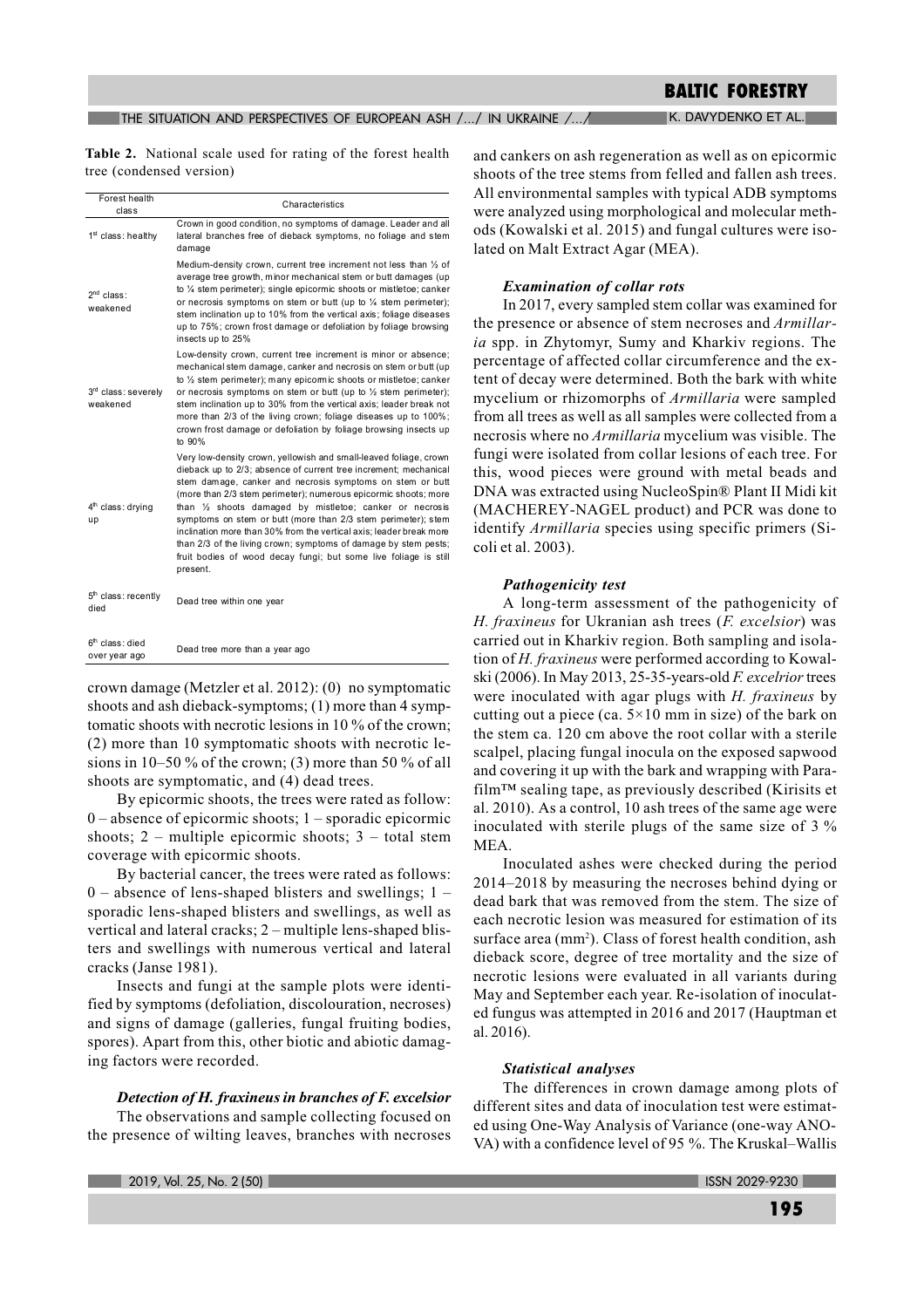The situation and perspectives of european ash  $/$  ...  $/$  in ukraine  $/$  ...  $/$  in  $\blacksquare$  is . Davydenko et al.

tests were performed using the Mann–Whitney U tests with the Bonferroni correction as *post hoc* for variables). Tetrachoric factor analysis was computed to analyze correlation between the incidence of dieback and epicormic shoots using Microsoft Excel®. Remaining calculations were done using statistical software package PAST (i.e. Paleontological Statistics Software Package for Education and Data Analysis) (Hammer et al. 2001).

# **Results**

# Occurrence of ash damage symptoms in the eastern region

In total, 560 ash trees were assessed. The following eight types of ash damage were found in monitored ash stands during 2017-2018: frost cracks, mechanical damage of stems, epicormic shoots, branch dieback, bacterial disease and collar rot, wood decay fungi and insect feeding (foliage damage and galleries under the bark) (Meshkova and Borysova 2016). Branch dieback dominated with mean occurrence of 52  $\%$  and 85  $\%$  in 2017 and 2018, respectively (Figure 2). Visual symptoms of collar rots and epicormic shoots were also common on ash trees. The symptoms of collar rots were revealed in the ash trees of the  $2<sup>nd</sup> - 5<sup>th</sup>$  classes of tree condition of forest health, more often for trees of the second - third classes of forest health tree condition (data not shown). Occurrence of foliage insects and bacterial disease was approximately the same for all the period of monitoring (Figure 2).



Figure 2. Proportion of European ash trees with different symptoms and signs of damage in 2017 and 2018,  $\%$ (Kharkiv region, eastern Ukraine)

Among wood decay fungi, the fruit bodies of  $Fo$ mes fomentarius (L.) Fr., Ganoderma applanatum (Pers.) Pat. Laetiporus sulphureus (Bull.) Murrill. Bierkandera adusta (Willd.) P. Karst., Oxyporus populinus (Schumach.) Donk, and Schizophyllum commune Fr. were frequent at the all monitoring plots (Figure 2). The highest occurrence of fruit bodies was registered in the ash trees of the fourth class of forest health tree condition (data not shown).

About half of trees assessed had branch dieback of up to 10  $\%$  of the crown size. Among weakened trees and severely weakened trees the individuals with minor ash dieback symptoms (ADB score 1) dominated and approximately all dying up and dead trees had symptoms of ash dieback (Figure 3). Most weakened and severely weakened trees, as well as declining trees had sporadic or multiple epicormic shoots to a varying frequency (Figure 4).



Figure 3. Distribution of European ash trees with different ash dieback (ADB) score\* by tree health condition classes in 2018, (Kharkiv region, eastern Ukraine)\*\*

\* - ADB scores (ash dieback) symptoms were evaluated according to the following five-point system (Metzler et al. 2012): (0) no symptomatic shoots and ash dieback-symptoms; (1) more than 4 symptomatic shoots with necrotic lesions in 10 % of the crown;  $(2)$  more than 10 symptomatic shoots with necrotic lesions in  $10-50\%$  of the crown; (3) more than 50 % of all shoots are symptomatic and (4) dead trees.

 $**$  – trees of the 1<sup>st</sup> class were absent



Figure 4. Distribution of European ash trees with different occurrence of epicormic shoots by tree health condition classes\* in 2018 (Kharkiv region, eastern Ukraine)

 $0$  – absence of epicormic shoots; 1 – sporadic epicormic shoots;  $2$  – multiple epicormic shoots;

- $3$  total stem coverage with epicormic shoots.
- \* trees of the 1<sup>st</sup> class were absent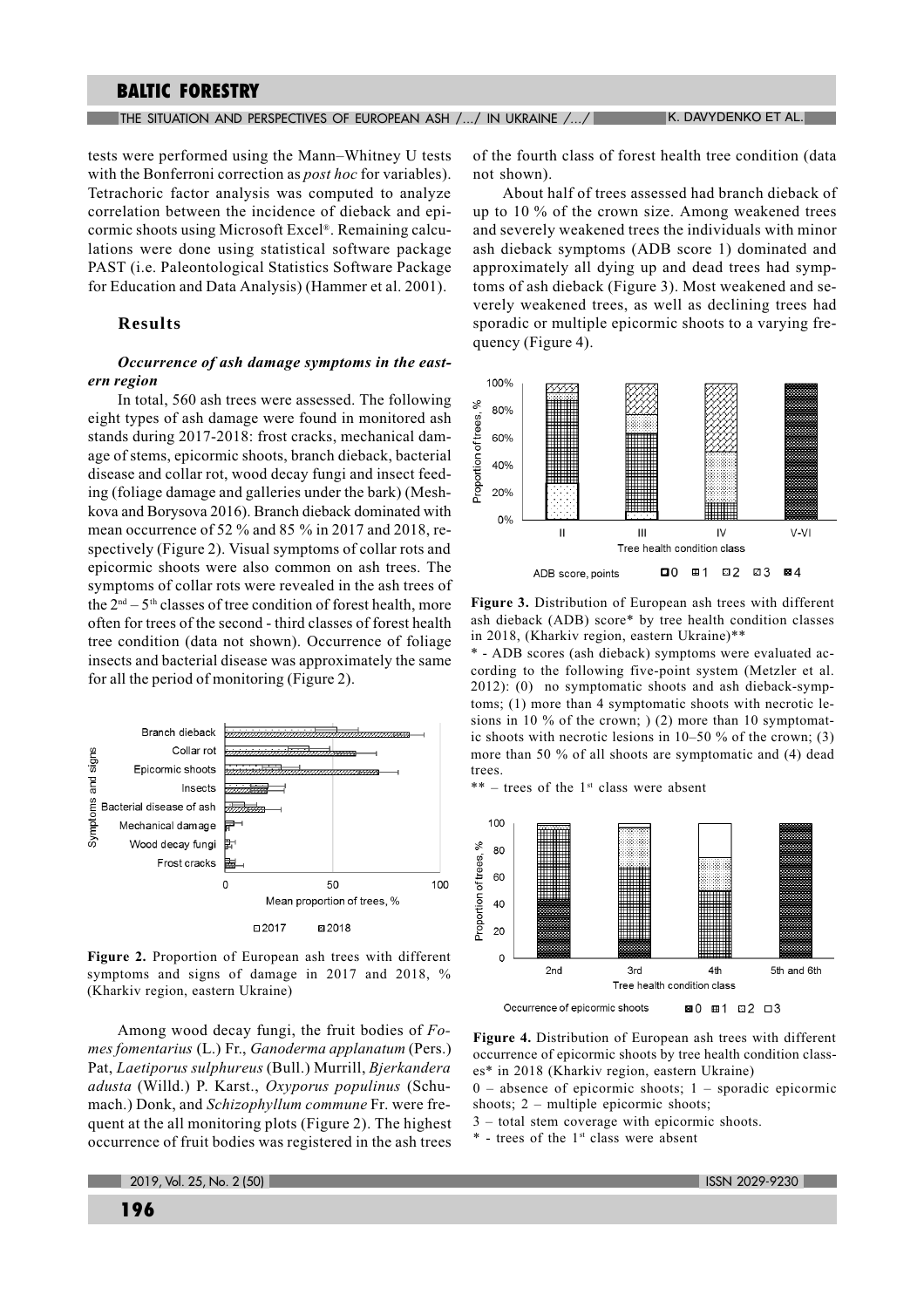# THE SITUATION AND PERSPECTIVES OF EUROPEAN ASH /.../ IN UKRAINE /.../ K. DAVYDENKO ET AL.

The highest proportion of trees with sporadic bacterial canker symptoms was revealed in the trees of the 3rd and 4th class of forest health (Figure 5). Both frost cracks and mechanical damage promote bark beetles and pathogens to penetrate under the bark.



Figure 5. Distribution of European ash trees with different occurrence of bacterial cancer (tuberculosis) by tree health condition classes in 2018 (Kharkiv region, eastern Ukraine)\*  $0$  – the absence of lens-shaped blisters and swellings; 1 – sporadic lens-shaped blisters and swellings as well as vertical and lateral cracks;  $2$  – multiple lens-shaped blisters and swellings with numerous vertical and lateral cracks (Janse 1981)

\*- trees of the 1<sup>st</sup> class were absent

| Damage               | Damage               | Proportion of<br>ash trees<br>with | Number of inspected trees with the<br>damage |                   |                   |                       |     | $\chi^2$ | Conclusio |                      |
|----------------------|----------------------|------------------------------------|----------------------------------------------|-------------------|-------------------|-----------------------|-----|----------|-----------|----------------------|
| type A               | type B               | symptoms of<br>mixed<br>damage     | A<br>and<br>B                                | A<br>without<br>в | B<br>without<br>A | neither<br>A nor<br>B | N   | r        | fact      | about<br>correlation |
| Dieback              | Epicormic<br>shoots  | $63.5 \pm 2.31$                    | 275                                          | 92                | 29                | 37                    | 433 | 0.24     | 25.69     | proven               |
| Dieback              | Bacterial<br>disease | $9.5 \pm 1.41$                     | 41                                           | 326               | $\overline{2}$    | 64                    | 433 | 0.10     | 4.15      | proven               |
| Dieback              | Collar rot           | $49.9 \pm 2.40$                    | 216                                          | 151               | 35                | 31                    | 433 | 0.04     | 0.78      | not prover           |
| Epicormic<br>shoots  | Bacterial<br>disease | $7.4 \pm 1.26$                     | 32                                           | 272               | 11                | 118                   | 433 | 0.03     | 0.40      | not prover           |
| Epicormic<br>shoots  | Collar rot           | $39.0 \pm 2.34$                    | 169                                          | 135               | 82                | 47                    | 433 | $-0.07$  | 2.36      | not prover           |
| Bacterial<br>disease | Collar rot           | $7.6 \pm 1.28$                     | 33                                           | 11                | 219               | 171                   | 434 | 0.12     | 5.77      | proven               |

of living trees with mechanical or frost damage or in felled trees. The most common insects were *Hylesinus crena*tus (F., 1787), Hylesinus fraxini (Panzer, 1779), and Hylesinus toranio (Danthoine, 1788).

Many trees revealed several symptoms simultaneously (Table 3). Dieback and epicormic shoots occurred in 63.5 % trees, dieback and collar rot - in 49.9 % trees, epicormic shoots and collar rot – in 39  $\%$  trees. Combination of bacterial disease with mentioned symptoms occurred much less (7.4–9.5 % of trees). Statistical analysis (Table 3) showed strong positive correlation between incidence of dieback and epicormic shoots, moderate correlation between incidence of dieback and bacterial disease, as well as between bacterial disease and collar rot.

#### **Development of ADB symptoms**

In the monitoring period  $(2013 - 2018)$ , occurrence of ADB incidence have changed from 1 % of the trees in 2013 up to 92 % in 2018, though intensity varied in different regions (Figure 6). The data of ADB intensity shown that about 90 % of trees were healthy or shown only occasional ADB symptoms (scores  $0-1$ ) in 2014 and the number of healthy trees remained only 10 % in 2018. About half of the trees (48 %) had serious ADB symptoms (score 2), whereas 30 % of the trees had more than 50 % of infested branches (class 3) or had already died

> Table 3. Proportion of European ash trees with mixed damage and statistical analysis of correlation between mixed forms of damage in European ash trees (2018, Kharkiv region, eastern Ukraine)  $\chi^2_{0.05} = 3.84.$

Ash damage by foliage browsing insects from Geometridae and Tortricidae was not significant on the monitoring plots in 2017 and 2018 (on average about 20  $\%$ ) and defoliation did not exceed 30 % (Figure 2). The most common foliage browsing insects were Lytta (Lytta) vesicatoria (L., 1758) (Coleoptera: Meloidae), Tomostethus nigritus (F., 1804) (Hymenoptera: Tenthredinidae) and Macrophya (Pseudomacrophya) punctumalbum (L., 1767) L. (Hymenoptera: Tenthredinidae). The ash weevil Stereonychus fraxini (DeGeer, 1775) (Curculionidae) was the most spread defoliator in some forest plots. Bark beetles galleries were found under the bark

(class 4) in 2018. Only in 2018, the total mortality due to ash dieback was up to 9  $\%$ .

Majority of symptoms and the highest rates of mortality were in the central (Zhytomyr) and northern (Sumy) parts of Ukraine, where symptoms were registered for up to 92 % of all trees and degree of mortality reached 10-12 % in 2018 (Table 4). Moreover, ADB intensity as determined by ADB class, in the northern and eastern regions has increased up to 3.7 and 3.2, respectively, while the severity of ADB in the central region has intensified only up to 1.16 over the last five years (Table 4). Nevertheless, the disease intensity remains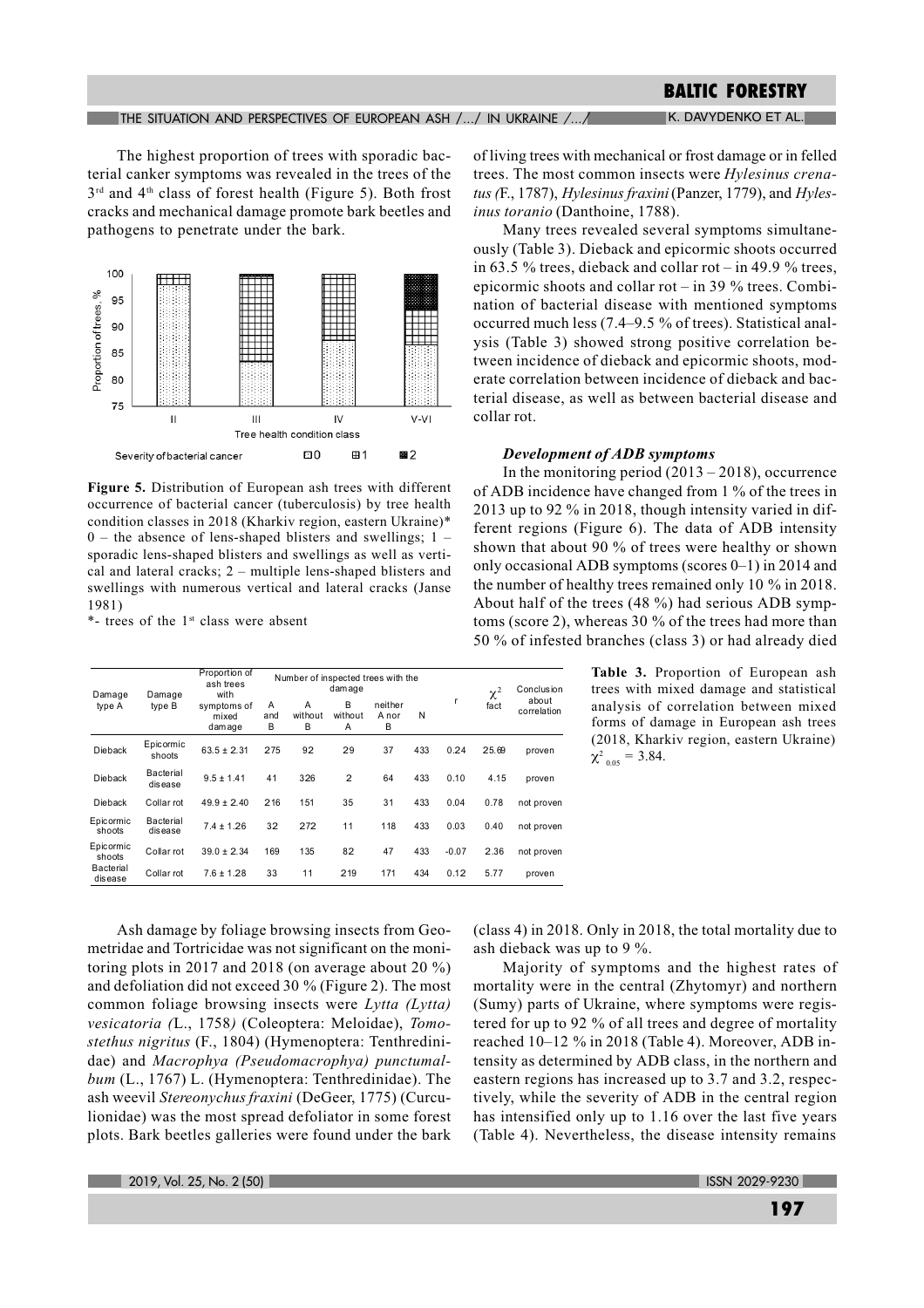# The situation and perspectives of european ash  $/$  ...  $/$  in ukraine  $/$  ...  $/$  in  $\blacksquare$  is . Davydenko et al.



Figure 6. Proportion of ADB disease intensity\* in all monitoring plots (Kharkiv, Sumy and Zhytomyr regions).

\* Each tree was classified into one of five scores: (0) no symptomatic shoots and ash dieback-symptoms; (1) one or four symptomatic shoots, minor and indirect symptoms (uneven foliage expansion, necrotic lesions in healthy shoots; (2) more than 4 symptomatic shoots with necrotic lesions formation in 10 % of crown size; (3) more than 10 symptomatic shoots with necrotic lesions formation in  $10-50\%$  of crown size; (4) more than 50 % of all shoots are symptomatic and  $(5)$  tree mortality

Table 4. The class of forest health condition and intensity of ash dieback (ADB) at the monitoring plots in different regions of Ukraine in 2013-2018

|      |           | ADB intensity, score* |           | Forest health condition, score** |            |           |  |
|------|-----------|-----------------------|-----------|----------------------------------|------------|-----------|--|
|      | Kharkiv   | Sumy                  | Zhytomyr  | Kharkiv                          | Sumy       | Zhytomyr  |  |
|      | (eastern) | (northern)            | (central) | (eastern)                        | (northern) | (central) |  |
| 2013 | 0.5       |                       | 1.9       | 2.1                              | 1.9        | 2.6       |  |
| 2014 | 1.3       | 1.2                   | 3.0       | 2.3                              | 2.0        | 3.0       |  |
| 2015 | 1.6       | 1.5                   | 3.8       | 2.4                              | 2.3        | 3.9       |  |
| 2016 | 1.3       | 1.0                   | 1.5       | 24                               | 2.2        | 3.8       |  |
| 2017 | 1.5       | 1.6                   | 1.6       | 2.6                              | 3.9        | 3.9       |  |
| 2018 | 1.6       | 2.6                   | 2.2       | 2.8                              | 2.2        | 4.1       |  |

\* - ADB score - each European ash tree was classified into one of five score from  $0 -$  no symptoms to score 4 as dead tree

\*\* - forest health condition - each European ash tree was visually evaluated (crown density, dead branches, stem condition etc.) and classified into one of six score from  $1 -$  healthy tree to 5 and 6 recently died and died over year ago tree

high in the northern  $(2.6 \text{ points})$  and western  $(3.2 \text{ points})$ regions comparing with the eastern region where by 2018 the intensity of damage by  $H$ . fraxineus has reached 1.6 points (Table 3).

At all sites, apothecia of H. fraxineus were found in each survey year. However, the amount of apothecia, and therefore, the infection pressure have differed between the regions. Numerous apothecia of  $H$ , fraxineus were observed in  $2015-2017$  in both the northern and western regions, where they were found in around 72 and 63 % monitored trees, respectively. In the eastern region, apothecia of *H. fraxineus* were found in forest litter only under  $17-26\%$  of infected trees during annual autumn survey (from August to October).

## **Pathogenicity test**

The health condition of ash trees inoculated with  $H$ . fraxineus has gradually declined over years starting from the point of inoculation. For the trees inoculated in 2013, the condition index of forest health changed from 1.39 in  $2013$  to 3.78 points in 2017 and then remained unchanged (Table 5). The highest level of tree mortality  $(27.8\%)$  was over the first two years after inoculation  $(2015)$  and in the next vear  $(2016)$  it has reached 38.9% (Table 5). Over the next two years, both ash dieback symptoms and condition index of forest health have increased; however, the rest of inoculated trees remained alive.

The Pearson correlation coefficient has shown a strong positive correlation between forest health condition index and ash dieback score over the monitoring period (Table 5).

Table 5. The interaction between ash dieback (ADB) intensity and forest health condition (FHC) index for European ash trees inoculated with  $H$ . fraxineus (2013-2018) for all monitoring plots

| Date      | Death of<br>trees.<br>cumulatively,<br>℅ | <b>ADB</b><br>score* | <b>FHC</b><br>index** | Correlation | $p$ value |
|-----------|------------------------------------------|----------------------|-----------------------|-------------|-----------|
| May 2013  | 0                                        | 0                    | 1.39                  | 0.915       | 0.010     |
| Sept 2013 | $\Omega$                                 | 0.06                 | 1.78                  | 0.914       | 0.004     |
| May 2014  | 0                                        | 0.89                 | 1.83                  | 0.984       | < 0.001   |
| Sept 2014 | 5.6                                      | 1.61                 | 2.17                  | 0.967       | < 0.001   |
| May 2015  | 27.8                                     | 2.17                 | 2.61                  | 0.973       | < 0.001   |
| Sept 2015 | 27.8                                     | 2.28                 | 2.67                  | 0.958       | < 0.001   |
| May 2016  | 38.9                                     | 2.44                 | 3.22                  | 0.938       | < 0.001   |
| Sept 2016 | 38.9                                     | 2.56                 | 3.28                  | 0.890       | < 0.001   |
| May 2017  | 38.9                                     | 2.72                 | 3.67                  | 0.876       | < 0.001   |
| Sept 2017 | 38.9                                     | 2.78                 | 3.78                  | 0.905       | < 0.001   |
| May 2018  | 38.9                                     | 2.72                 | 3.72                  | 0.931       | < 0.001   |
| Sept 2018 | 38.9                                     | 2.83                 | 3.78                  | 0.920       | < 0.001   |

\* - ADB score - ash dieback intensity, each European ash tree was classified into one of five score from  $0 -$  no symptoms to score 4 as dead tree

\*\* - FHC index - forest health condition index, each European ash tree was visually evaluated and classified into one of  $six$  score according to Table 2; index of forest health condition was calculated as mean weighted value from trees number of each category of forest health condition.

For the inoculated trees, both the forest health index and ash dieback score demonstrated statistically significant increasing trend (Figure 6) over the experiment period (the Mann-Kendall trend test,  $Z=4.2615$ ,  $p$  (no trend) = 2.03  $E^{-0.5}$  for both parameters). The forest health condition of control trees did not worsen during our research and the forest health condition score did not  $exceed 1.3 points (data not shown).$ 

Ash dieback symptoms developed almost at the same rate (Figure 7) except first two years after inocula-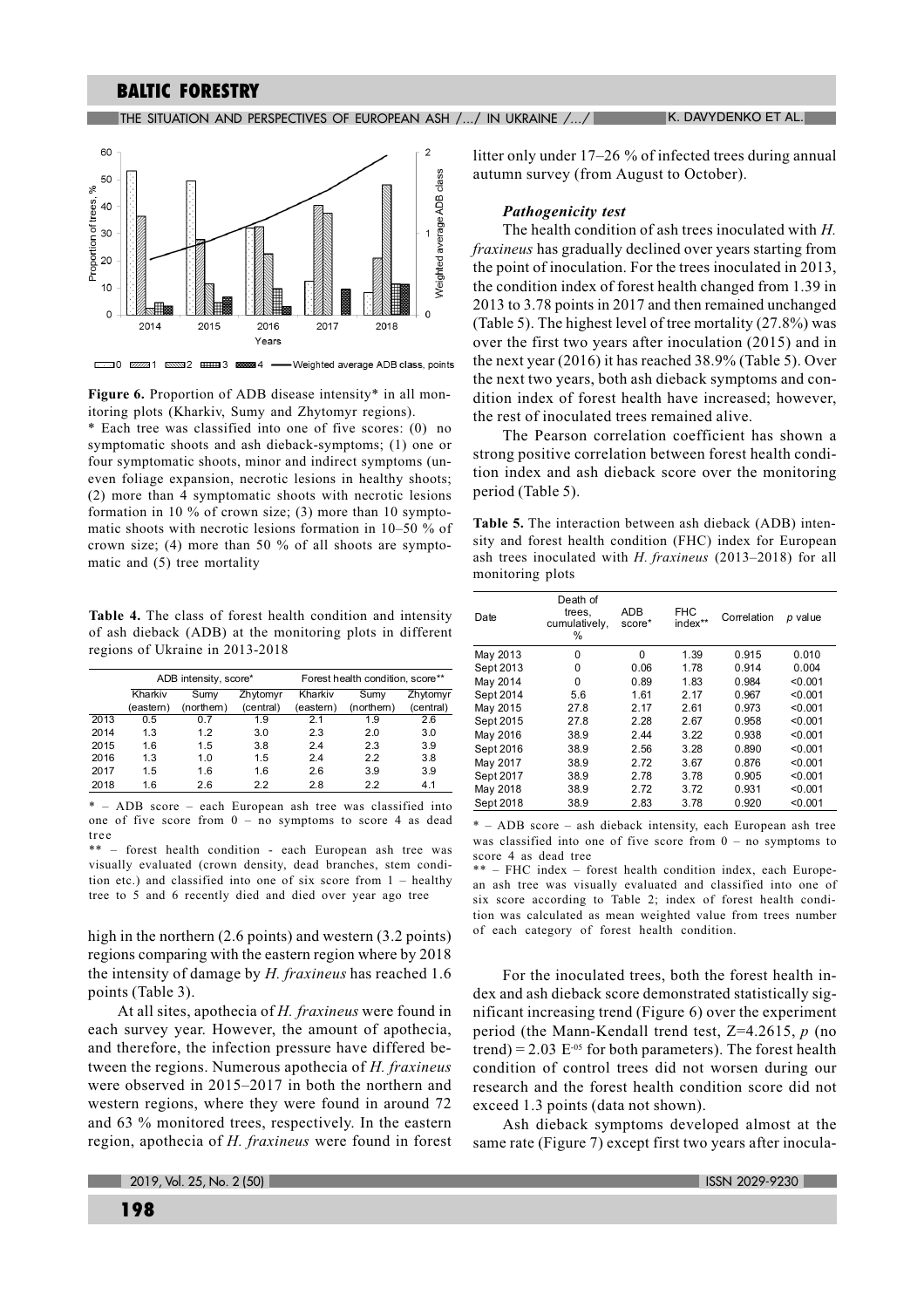# K. DAVYDENKO ET AL. **BALTIC FORESTRY**

#### THE SITUATION AND PERSPECTIVES OF EUROPEAN ASH /.../ IN UKRAINE /.../



Figure 7. Dynamics of ash dieback intensity and forest health condition score for European ash trees inoculated with H. fraxineus

ADB score - ash dieback score\*; FH index - forest health condition index\*\*; bars mean standard error.

\* Each tree was classified into one of five scores: (0) no symptomatic shoots and ash dieback-symptoms; (1) one or four symptomatic shoots, minor and indirect symptoms (uneven foliage expansion, necrotic lesions in healthy shoots; (2) more than 4 symptomatic shoots with necrotic lesions formation in 10  $\%$  of crown size; (3) more than 10 symptomatic shoots with necrotic lesions formation in  $10-50\%$  of crown size; (4) more than 50 % of all shoots are symptomatic and  $(5)$  tree mortality.

\*\* according to Table 2.

tion when ash dieback symptoms score increased up to 2.3 points in September 2016. Over the next two years, this index increased rather slowly and has reached 2.8 points in September of the 4<sup>th</sup> year after inoculation.

Re-isolations from inoculated trees were successful in 86.9% of attempted cases. Necrosis size ranged from 1.29 to 9.75 cm<sup>2</sup> with the mean value of 4.85 cm<sup>2</sup> for all the inoculated trees by the end of growing season of the 2018. Obtained results showed that there was significant difference in necrosis size between the compared groups as determined using the non-parametric Kruskal-Wallis tests (data not shown) as different factors may influence the necrosis size (Figure 8).

# Development of crown symptoms of ADB and collar rot

The highest score of ash dieback symptoms and the number of dead trees were in the central and northern parts of Ukraine (Table 7). Moreover, substantial number of fallen ash trees was observed without any crown decline symptoms. Collar rot on fallen trees with numerous apothecia of *H. fraxineus* were found in the year 2017 survey. At each survey site in central and northern Ukraine, Armillaria rhizomorphs and collar rot were found frequently on bases of living stems and fallen trees in 2017 while only some trees with Armillaria rhizomorphs and no collar rot on bases of monitored living and dead trees were found in eastern Ukraine (Table  $6$ ).



Figure 8. Development of necrotic lesions on European ash trees after inoculation with H. fraxineus

The most common species, associated with collar rot were Armillaria gallica (94.0 %), H. fraxineus (92.3%), Armillaria mellea  $(73.8\%)$  and Armillaria spp.  $(26.6\%)$ .

Corresponding to the classes of ash dieback intensity, the proportion of trees with collar rot in Sumy region (northern Ukraine) was the highest for trees with score 1 and 2 (85.7 and 95 %, respectively) and all fallen  $\alpha$  dead trees were affected with collar rot (Table 6).

Much lower but still the high proportion of trees with collar rot in Zhytomyr region (central Ukraine) has been observed for ABD score 1 and 2 (80.9 and 68.8%, respectively) and all fallen dead trees were affected with collar rot. Moreover, both H. fraxineus and Armillaria spp. were found to be associated with all trees with collar rot (Table 7). Only 25 % of trees with ADB score 1 and 2 were damaged only by *Armillaria* spp. in the northern region and 14.3 % and 6.3 % in the central region for ADB score 1 and 2, respectively (Table 6).

Table 6. Proportion of European ash trees affected with Armillaria spp. and H. fraxineus in 2017

|                  |                            |                           | Affected by      |                       |          |                       |  |  |
|------------------|----------------------------|---------------------------|------------------|-----------------------|----------|-----------------------|--|--|
|                  | ADB<br>intensity,<br>score | The<br>number<br>of trees | Collar<br>rot, % | Armillaria<br>spp., % | ADB, %   | Armillaria<br>+ADB, % |  |  |
|                  | $\Omega$                   | $\overline{2}$            | $\Omega$         | $\Omega$              | $\Omega$ | $\Omega$              |  |  |
|                  |                            | 14                        | 85.7             | 25                    | 0        | 58.3                  |  |  |
| Sumy<br>(north)* | 2                          | 20                        | 95               | 25                    | 25       | 60                    |  |  |
|                  | 3                          | 0                         | $\Omega$         | 0                     | 0        | $\Omega$              |  |  |
|                  | 4                          | 6                         | 100              | O                     | 0        | 100                   |  |  |
|                  | 0                          | $\Omega$                  | $\Omega$         | O                     | 0        | $\Omega$              |  |  |
| Zhytom yr        |                            | 21                        | 80.9             | 14.3                  | 0        | 80.9                  |  |  |
| (centre)*        | 2                          | 16                        | 68.8             | 6.3                   | 6.3      | 68.8                  |  |  |
|                  | 3                          | 0                         | $\Omega$         | $\Omega$              | $\Omega$ | $\Omega$              |  |  |
|                  | 4                          | 6                         | 100              | 0                     | 0        | 100                   |  |  |
|                  | 0                          | 0                         | $\Omega$         | O                     | 0        | $\Omega$              |  |  |
| Kharkiv          |                            | 23                        | $\Omega$         | O                     | 95.6     | 4.3                   |  |  |
| (east)           | $\overline{2}$             | 19                        | O                | O                     | 94.7     | 5.2                   |  |  |
|                  | 3                          | O                         | $\Omega$         | <sup>0</sup>          | $\Omega$ | $\Omega$              |  |  |
|                  | 4                          | 0                         | $\Omega$         | 0                     | 0        | 0                     |  |  |

\* - numerous apothecia of *H. fraxineus* were found in survey year (2017).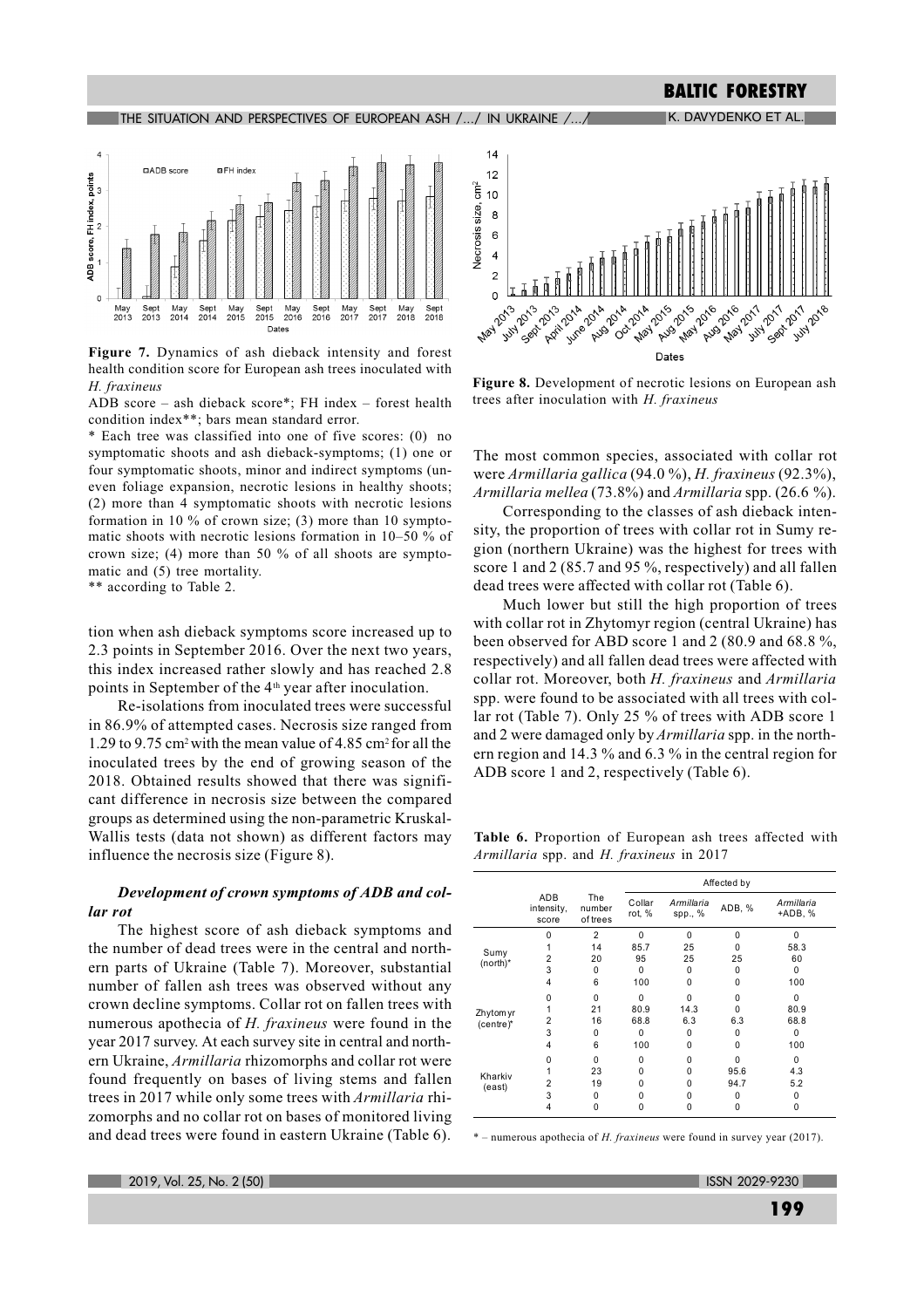## **Discussion**

Epidemics caused by invasive forest diseases, including ash dieback in Europe, are a great problem for all European countries, causing the loss of forest trees and compromising food security, biodiversity, and national economies (Harper et al. 2016). The common ash trees (*Fraxinus excelsior*) that are damaged by the  $H$ . fraxineus, represent a great loss on a continental scale. Therefore, ash dieback management and practical recommendations should be based on experience of European countries, where the disease has been established -<br>for more than a decade (Poland, Lithuania, Sweden, Germany, etc). Revealing this fungus in the ash stands of Ukraine can lead to decrease in the number of ash trees in the forest stands and even to its extinction (Davydenko and Meshkova 2014).

In agreement, our study demonstrates that the majority of monitored ash trees have shown the gradual increase of ash dieback symptoms and the significant decreasing of forest health condition since the start of our experiment and measurements in 2013.

Since 2010, ash dieback has extended across Ukraine and it has become a serious problem in the Ukrainian forest and urbanised zones, where the causative fungus has invaded the area rapidly but with varying intensity of damage. Our results also indicate significant differences in intensity of ash dieback in various regions of Ukraine while being more pronounced in the northern and central regions that are characterized by higher levels of precipitations as compared to the eastern region, where the vegetative season is dry and hot (Davydenko and Meshkova 2017). Moreover, no ADB symptoms were registered in the southern areas (personal observations). According to our personal observations, the ash dieback is the more intensive for young trees and epicormic shoots, developing after clear-cuts, but it seems to be also spread to all ages. Therefore, recommendations for disease management concerning mitigation of consequences of ash dieback in the forest stands, nurseries and urban zone should be done.

However, infection pressure may have differed in intensity between the locations as exemplified by many trees that have minor and medium symptoms (health index scores  $1-2$ ). On the other hand, a large proportion of trees was affected by a combination of different diseases (Armillaria gallica or Armillaria mellea and H. fraxineus) which have likely deteriorated the overall health condition of ash trees in the study areas (Table 5). One of these agents, *Armillaria mellea* is an aggressive pathogen, which causes white root rot in a wide range of hosts (Guillaumin et al. 1993). Armillaria root rot were identified on dead and dying ash trees as well

as on the numerous hardwood trees of other species, indicating that *Armillaria* sp. is responsible for manifestation of the disease. Such saprotrophic species as Armillaria gallica was also present in most collar rot on ash trees. There was complete overlap of both A. mellea and A. gallica with H. fraxineus (data not shown), suggesting that *Armillaria* fungi has likely benefited from the infections of  $H$ . fraxineus and consequent weakening of the trees. By contrast, the  $A$ . gallica and A. mellea overlapped only rarely (data not shown), suggesting similar colonization strategies.

The results of the present study also demonstrate that  $H$ . fraxineus is likely to continue expansion and establishment in other regions of Ukraine and thus can be considered as an important pathogen of  $F$ . excelsior and could affect ash seedlings (Davydenko and Meshkova 2017) and older trees, particularly with Armillaria root rot, within a short period. It appears that ash dieback along and with other pests and pathogens plays a crucial role in the massive of ash decline in Ukraine as it was previously confirmed in other studies (Gross et al.  $2014$ , Enderle et al.  $2015$ ) and situation with tree health can be expected to be worse in the future (Davydenko and Meshkova 2014, 2017).

In Ukraine, despite the disease presence for at least 10 years, numerous *F. excelsior* trees have remained vigorous, without any visible ash dieback symptoms. Moreover, a part of inoculated ash trees remained alive and necrosis size did not change significantly over two years although presence of  $H$ . fraxineus has been confirmed using specific primers. Some trees also showed low levels of symptoms even when neighbouring trees were severely damaged and numerous apothecia of H. fraxineus were found in damaged trees. In the present study, the inoculation of ash trees demonstrated a formation of different necrosis size, while dead trees showed the longest lesions (data not shown). The inoculation was performed in the eastern region where unfavourable factors (dry and hot vegetation period) for diseases, particularly ash dieback and collar rot, were registered over the experiment. In our assessment, the trees with the smallest necrosis and with suppressed necrosis development were considered as more or less tolerant to the pathogen at this stage. The observed variation in the susceptibility to ADB provides the prospect for greater utilization of breeding for resistance with the aim to manage this disease in the future. However, the significant differences in the tolerance after inoculation suggest that further studies are needed to obtain conclusive results. Therefore, it is recommended that visually healthy (resistant) ash tree should be selected (McKinney et al.  $2014$ ) to initiate further breeding programme and for the conservation of the species.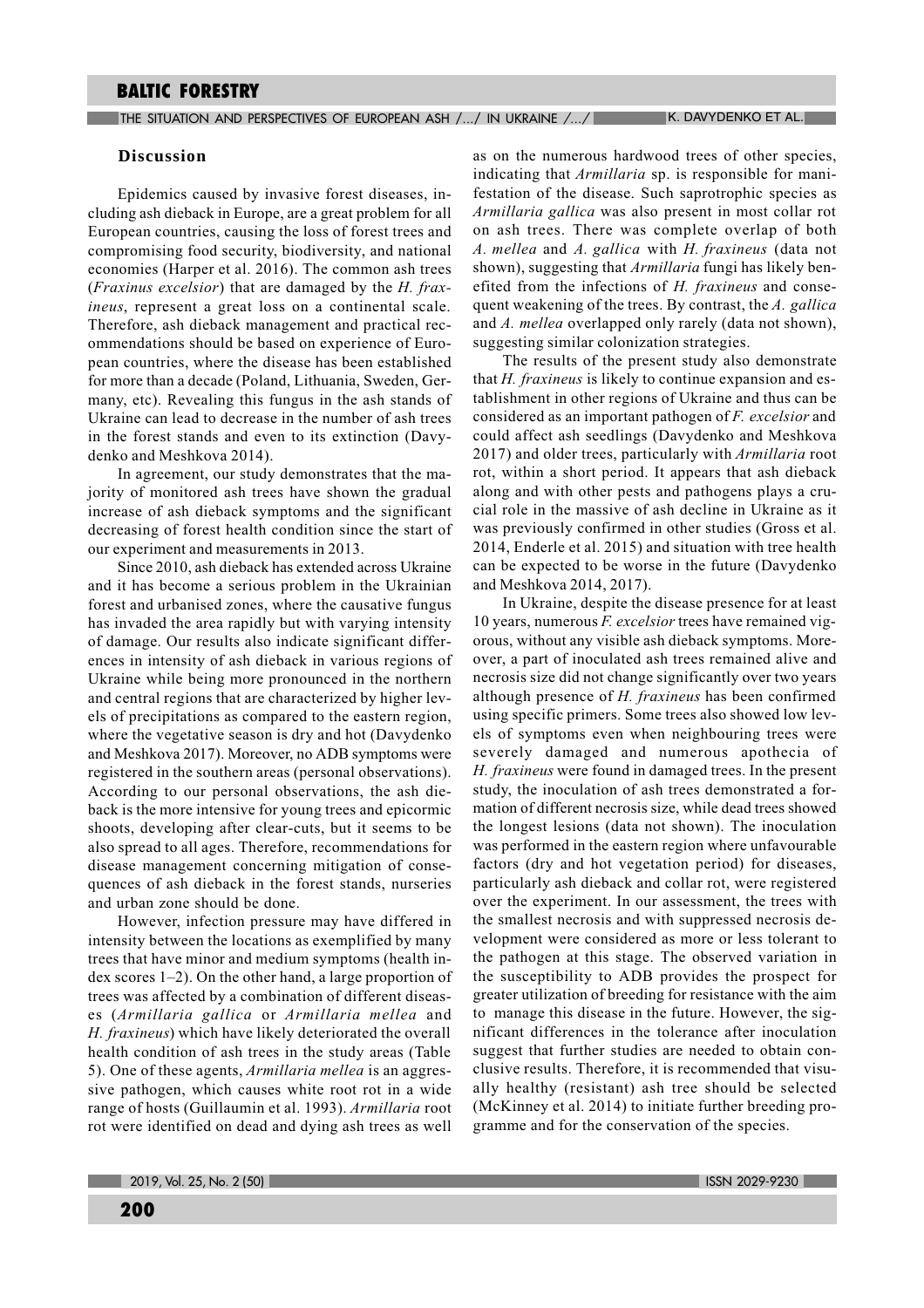THE SITUATION AND PERSPECTIVES OF EUROPEAN ASH /.../ IN UKRAINE /.../

K. DAVYDENKO ET AL.

## **Conclusion**

The ash dieback pathogen spread over the whole country except the southern regions over six years. Since 2013, the number of infested trees has increased every year, reaching up to 92 % of affected trees in 2018 as compared to  $1\%$  in 2013. However, the intensity of ash dieback was different in another regions. Within five years, various studies allowed to evaluate the disease intensity and the impact of other abiotic and biotic factors. Our study demonstrated an increase in ash dieback severity, as well as tree mortality caused by collar rots. Moreover, the occurrence of bacterial canker and epicormic shoots has also increased in the eastern region in recent vears. The high damage to ash stands caused by both H. fraxineus and Armillaria spp. leads to significant mortality in the northern and central regions and the decrease of survival of potentially resistant trees. Moreover, the significant increase in the number of trees associated with pathogens raise new questions concerning the future impact of ash dieback and collar rots that is not yet statistically predictable. For this reason, potentially resistant trees in severely damaged regions should be selected for further conservation and to preserve genetic diversity in ash populations.

# **Acknowledgments**

This research was supported by the Ministry of Education and Science of Ukraine within joint Ukrainian-Lithuanian proiect No M/93-2018 'Biological control of forest invasive pathogens to preserve biodiversity in European woodland ecosystems'. The authors gratefully acknowledge financial support from the EU Life+ Nature Elmias (LIFE12 NAT/SE/001139) project and the SI Scholarship of the Swedish Institute (SI) Visby Programme.

# **References**

- Baral, H. O., Queloz, V. K. and Hosoya, T. S. 2014. Hymenoscyphus fraxineus, the correct scientific name for the fungus causing ash dieback in Europe. IMA Fungus 5(1): 79-80. DOI: 10.5598/imafungus.2014.05.01.09
- CMU. 2016. Sanitarni pravyla v lisakh Ukrainy. Zatverdzheno postanovoiu Kabinetu Ministriv Ukrainy vid 27 lypnia 1995 r. No. 555 (v redaktsii postanovy Kabinetu Ministriy Ukrainy vid 26 zhovtnia 2016 r. No. 756) [The Sanitary Rules in the Forests of Ukraine. Approved by Resolution of the Cabinet of Ministries of Ukraine No. 555 dated July 27, 1995 (As amended by the resolution of the Cabinet of Ministers of Ukraine No. 756 dated October 26, 2016)], 19 pp. (in Ukrainian). Available online at: https://zakon.rada.gov.ua/laws/show/555-95- $\%$ D $0\%$ BF
- Davydenko, K., Vasaitis, R., Stenlid, J. and Menkis, A. 2013. Fungi in foliage and shoots of Fraxinus excelsior

2019, Vol. 25, No. 2

in eastern Ukraine: a first report on Hymenoscyphus pseudoalbidus. Forest Pathology 43(6): 462-467.

- Davydenko, K. and Meshkova, V. 2014. European ash  $(Fraxi$ nus excelsior) dieback – situation in Europe and Ukraine. Scientific Herald of NULES of Ukraine. Series: Forestry and Landscape Gardening (5): 1-19. Available online at: http://journals.nubip.edu.ua/index.php/Lis/article/view/ 9868/8794
- Davydenko, K. and Meshkova, V. 2017. The current situation concerning severity and causes of ash dieback in Ukraine caused by Hymenoscyphus fraxineus. In: R. Vasaitis and R. Enderle (Eds): Dieback of European Ash  $(Fraxinus$  spp.) – Consequences and Guidelines for Sustainable Management. The Report on European Cooperation in Science & Technology (COST) Action FP1103 FRAXBACK. SLU - Swedish Institute of Agricultural Sciences. Unnsala. P. 220–227. Available online at: https:/ /www.slu.se/globalassets/ew/org/inst/mykopat/forskning/ stenlid/dieback-of-european-ash.pdf
- Enderle, R., Nakou, A., Thomas, K. and Metzler, B. 2015. Susceptibility of autochthonous German Fraxinus excelsior clones to Hymenoscyphus pseudoalbidus is genetically determined. Annals of Forest Science 72(2): 183-193.
- Enderle, R., Fussi, B., Lenz, H. D., Langer, G., Nagel, R., and Metzler, B. 2017. Ash dieback in Germany: research on disease development, resistance and management options. In: R. Vasaitis and R. Enderle Eds): Dieback of European Ash (Fraxinus spp.) - Consequences and Guidelines for Sustainable Management. The Report on European Cooperation in Science & Technology (COST) Action FP1103 FRAXBACK, SLU – Swedish Institute of Agricultural Sciences, Uppsala, p. 89-105.
- Goberville, E., Hautekčete, N. C., Kirby, R. R., Piquot, Y., Luczak, C. and Beaugrand, G. 2016. Climate change and the ash dieback crisis. Scientific Reports 6: 35303.
- Goychuk, A. and Kulbanska, I. 2014. Etiology of Common Ash Diseases in Podolia, Ukraine, Scientific Herald of NULES of Ukraine, Series: Forestry and Decorative Gardening 198(1): 223-227.
- Gross, A., Holdenrieder, O., Pautasso, M., Queloz, V. and Sieber, T. N. 2014. Hymenoscyphus pseudoalbidus, the causal agent of European ash dieback. Molecular Plant  $Pathology$  15(1): 5-21.
- Guillaumin, J. J., Mohammed, C., Anselmi, N., Courtecuisse, R., Gregory, S.C., Holdenrieder, O., Intini, M., Lung, B., Marxmüller, H., Morrison, D., Rishbeth, J., Termorshuizen, A.J., Tirro, A., and van Dam, B. 1993. Geographical distribution and ecology of the Armillaria species in Western Europe. European Journal of Forest Pathology  $23(6-7)$ :  $321-341$ . Available online at: https://doi.org/10.1111/j.1439-0329.1993.tb00814.x
- Gul'chak, V. (Гульчак, В.) 2012. Державний облік лісів України - підсумки та прогнози. [The State Forest Inventory of Ukraine - the outcomes and expectations] Лісовий і мисливський журнал [Forest and Hunting Magazine] (2): 6-8 (in Ukrainian). Available online at: http://www.lisproekt.gov.ua/materialy-ta-zvity/derzhavnyjoblik-lisiy
- Janse, J. D. 1981. The bacterial disease of ash (Fraxinus excelsior), caused by Pseudomonas syringae subsp. savastanoi pv. fraxini 1: I. History, occurrence and symptoms. European Journal of Forest Pathology  $11(5-6)$ : 306-315
- Hammer, O., Harper, D. A.T. and Ryan, P.D. 2001. PAST: Paleontological statistics software package for education